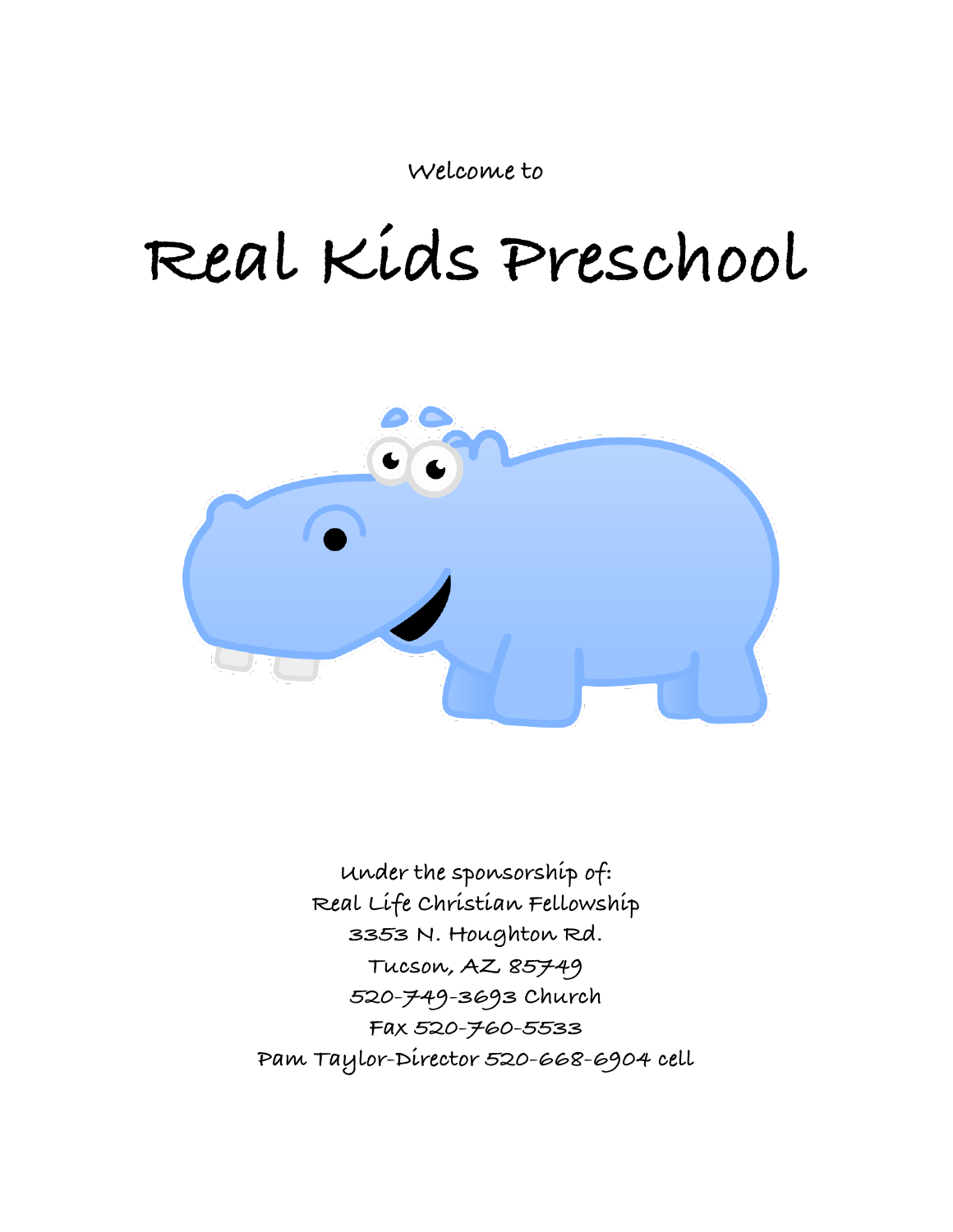## **REAL KIDS PRESCHOOL MISSION STATEMENT**

Real Kids Preschool was established to provide a stimulating Christian environment essential for developing cognitive, social-emotional, physical and spiritual skills in a loving, nurturing atmosphere. Our desire is to assist the parent in their effort to raise their child according to basic Christian precepts.

## **Objectives:**

- To provide Christian teaching with Bible emphasis
- To provide instruction in pre-academics
- To provide a safe and loving environment
- To help build strong character
- To prepare children for a positive Kindergarten experience

## **Curriculum:**

We use a combination of preschool curriculum which includes:

- Christian living and learning
- Learning readiness in Writing, Language Arts and Math
- Concept Development
- Fine and gross motor development
- Music and Rhythm
- Art and creative expression
- Academics that are aligned with the current Arizona Preschool Standards (see ADE web page)

## **Cooperative Snack Expectations:**

Parents are required to participate in cooperative snack program. Each parent will be provided with a snack calendar that will list the child's name on given dates and the designated snack your child is to bring. It is necessary that each parent follow the snack calendar precisely in order to maintain licensing standards for Real Kids Preschool, as well as, to obtain healthy eating for our students. Please see the cooperative snack handout for further instruction.

## **Parent Involvement:**

Real Kids Preschool believes that to be successful, parents should be involved as much as possible. Volunteers are always welcomed!

## **Special Items School Offers:**

- Holiday Activities and Programs
- Doughnuts with Daddy, Muffins with Mom, Grandparent Day, and Graduation.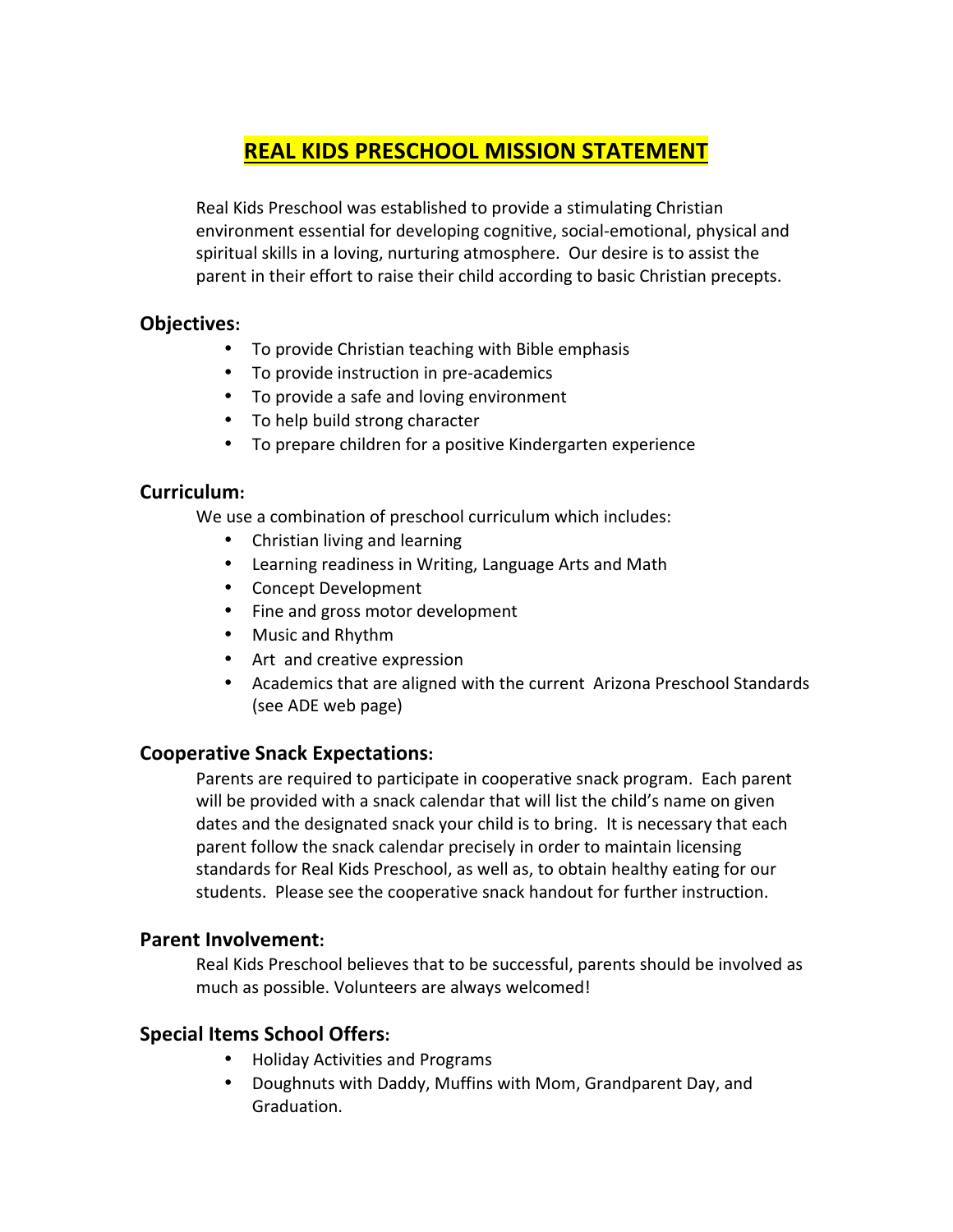## **Preschool Hours:**

*Before Care/Early Drop Off: Monday-Thursday 7:30am-8:30am Two Year Old Class*: Monday, Tuesday, Wednesday 8:30am-12:30pm *Three year Old Class*: Monday, Tuesday, Wednesday 8:30am-12:30 pm Four year Old Class: Monday through Thursday 8:30am-12:30pm

After Care/Lunch Buddies: Monday, Tuesday, Wednesday 12:30pm-3:00pm

#### **School Calendar:**

Real Kids will attempt to follow the Tanque Verde School District calendar. Check our calendar to be aware of days off and special events.

#### **Liability Insurance:**

Real Kids Preschool maintains liability/accident insurance pursuant to the Arizona Child Care regulations. A copy is available upon request.

#### **DES Certified Facility:**

Direct inquiries to the Director

#### **Preschool Regulations:**

Real Kids is regulated by the Arizona Department of Health Services, office of Childcare Licensure, 400 West Congress Ste 100, 520-628-6540, Fax: 628-6537. Copies of all reports are available upon request.

**Tuition Rate:** Please refer to current Tuition Rates and Fees Sheet.

#### **Pre Registration Fee:**

A \$100 registration fee is due at the time of enrollment or by the designated date in order to ensure your child a spot at Real Kids Preschool and should accompany the application for enrollment. This fee is **NON-REFUNDABLE**.

#### **Payment Procedure:**

Monthly tuition is due the 1<sup>st</sup> day of each month. Payments received after the 5<sup>th</sup> of the month will be subject to a \$10 late fee. Payment must be by check, cash or money order. CHECKS should be made payable to Real Life Christian **Fellowship**. A \$10 NSF fee for all returned checks will be charged.

#### **Financial Policy:**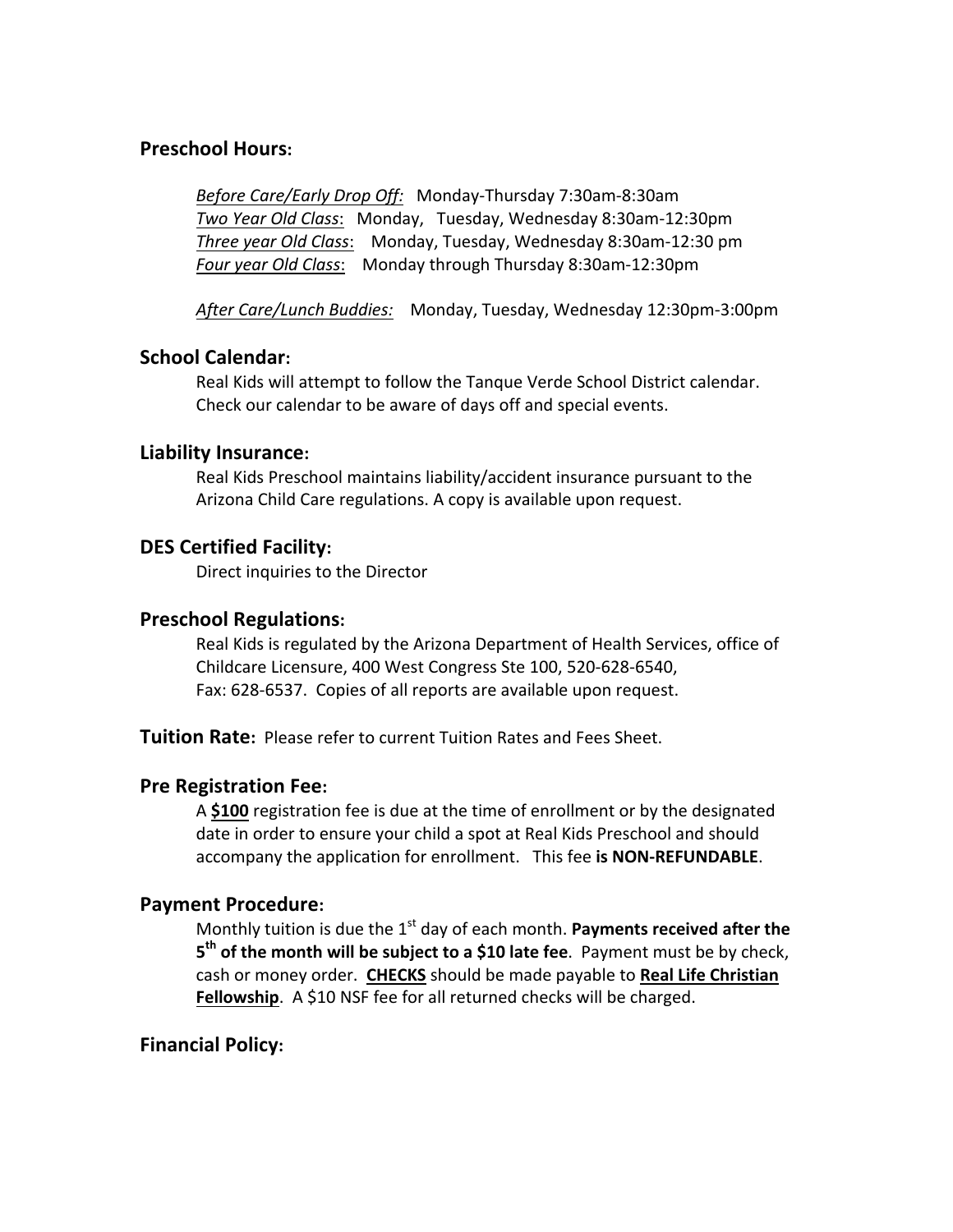Tuition rates are set to cover the program materials and expenses. No holiday credit is given. Extended absences may be given a credit with the approval of the director and Senior Pastor.

#### **Non-Discrimination Policy:**

Real Kids Preschool welcomes students of all races, color, national or ethnic origin. Although we are a church sponsored preschool, we do not require that students attend Real Life Christian Fellowship. We welcome children and families from all denominations.

#### **Special Needs Children:**

Our preschool accepts children with disabilities for which we are equipped to educate in an appropriate manner. Acceptance will be assessed individually.

## **Daily Schedule:**

- **8:30-8:45** Morning Activity
- **8:45-9:15** Centers Play
- **9:15-9:30** Circle Time
	- Morning Prayer
	- Calendar Review (Day, Month, Year)
	- Letter of the Week
	- Number of the Week
- **9:30-9:50** Math

**9:50-10:10** Reading

**10:10-10:20** Writing

**10:20- 11:00** Snack/Bathroom Breaks/Outdoor Play

**11:00- 11:30** Themed Activity

**11:30- 11:45** Bible Time

**11:45-12:15** Centers (Dramatic Play, Science, Math, Puzzles, Blocks, etc.)

**12:15- 12:30** Story Time

\*\*Schedule is subject to change to meet the needs of the day. Schedules also vary per classroom.

## **Sign-In Procedure:**

Parent or guardian must sign the child in upon arrival with the  $1<sup>st</sup>$  initial and full last name and sign the child out at the pick-up time. There will be a late fee assessed after 10 minutes due to next session time constraints.

#### **Sign-Out Policy:**

Children will be released to parents following the signing out process. The child may not leave the building without a parent or guardian present. Your child will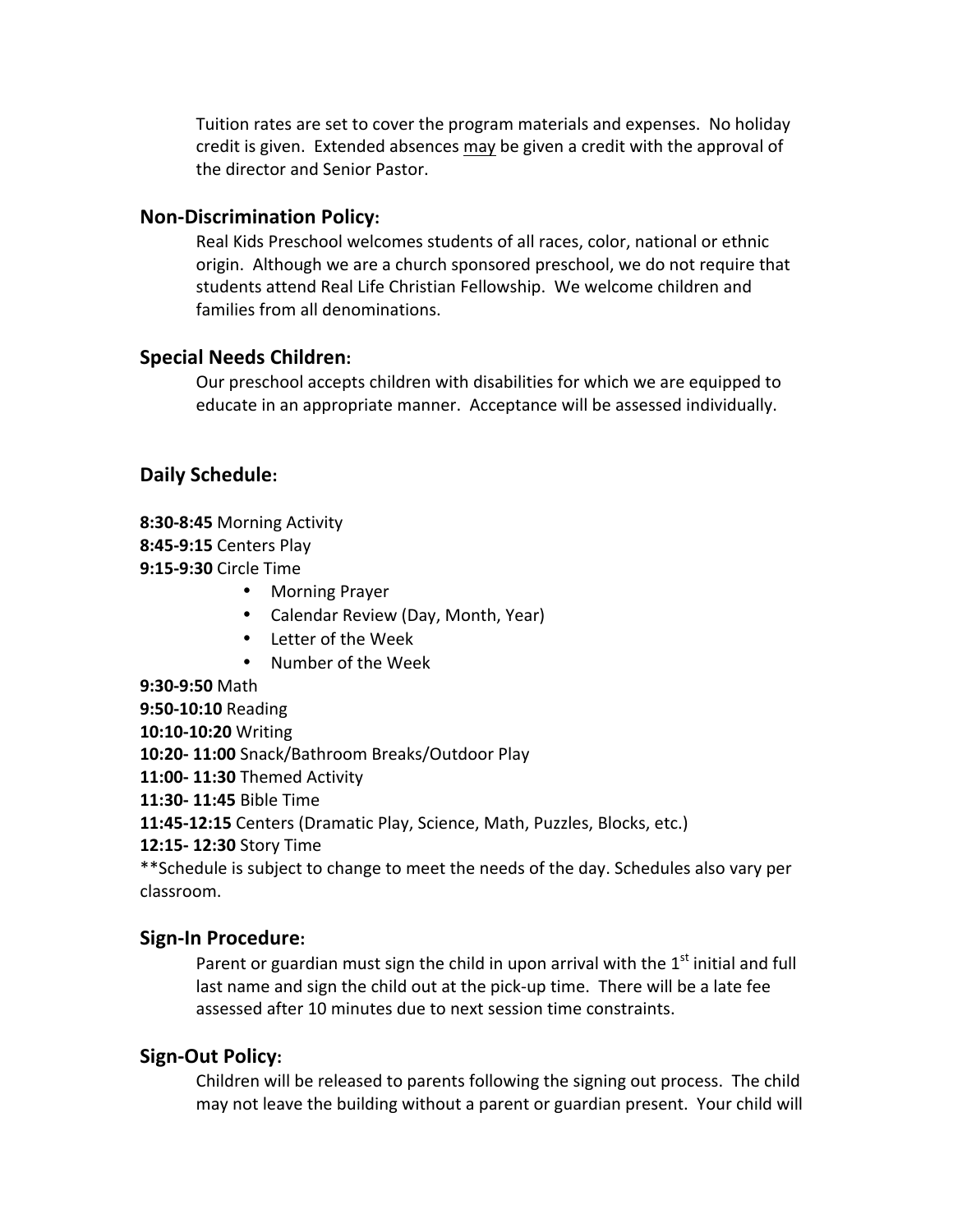not be released to any unauthorized persons. We must have a written note and ID will be needed for those we are unfamiliar with, unless they are on authorized pick up list.

#### **Medication-Illness:**

A wellness check will be made each day as your child arrives. If your child has had a *runny nose, fever, diarrhea, upset stomach, HAS VOMITED, has a cough or rash within the last 24 hours*,

. please keep them home. It is important to us and the other parents that all children are healthy to participate in preschool. WE WILL ONLY ADMINISTER **LIFE SAVING MEDICATIONS.** 

#### **Emergency/Accident Procedure:**

In the case of serious accidents, we will call 911. The parent will be notified as soon as possible. If an accident occurs at preschool, a written notice will be filled out. 

#### **Discipline Procedure:**

In the event of a disruption from a child, we will first re-direct the child to another area. If necessary, the child will take a time out. In the event of repeated time-outs, or a situation that needs more attention, the parent will be notified. 

#### **Withdrawal:**

Parents wishing to withdraw their child must notify the director, in writing, at least **one month in advance**. The director, with the consultation of the Senior Pastor, has the right to request the withdrawal of any child.

#### **Clothing:**

**Please mark coats with child's name. Sturdy closed-toed shoes should be** worn. Please dress your child in comfortable clothing appropriate for play. All children should have a change of clothing to be stored in cubbies in case of an **accident, etc.** 

#### **Birthdays:**

The children are invited to celebrate their birthdays at school. Your child may bring a store bought snack (**no homemade snacks please**) of your choice and they may serve as snack helper on, or as close to his/her birthday. If you wish to hand out birthday invitations to other preschoolers, please let us know first.

#### **Field trips:**

We do not take any field trips.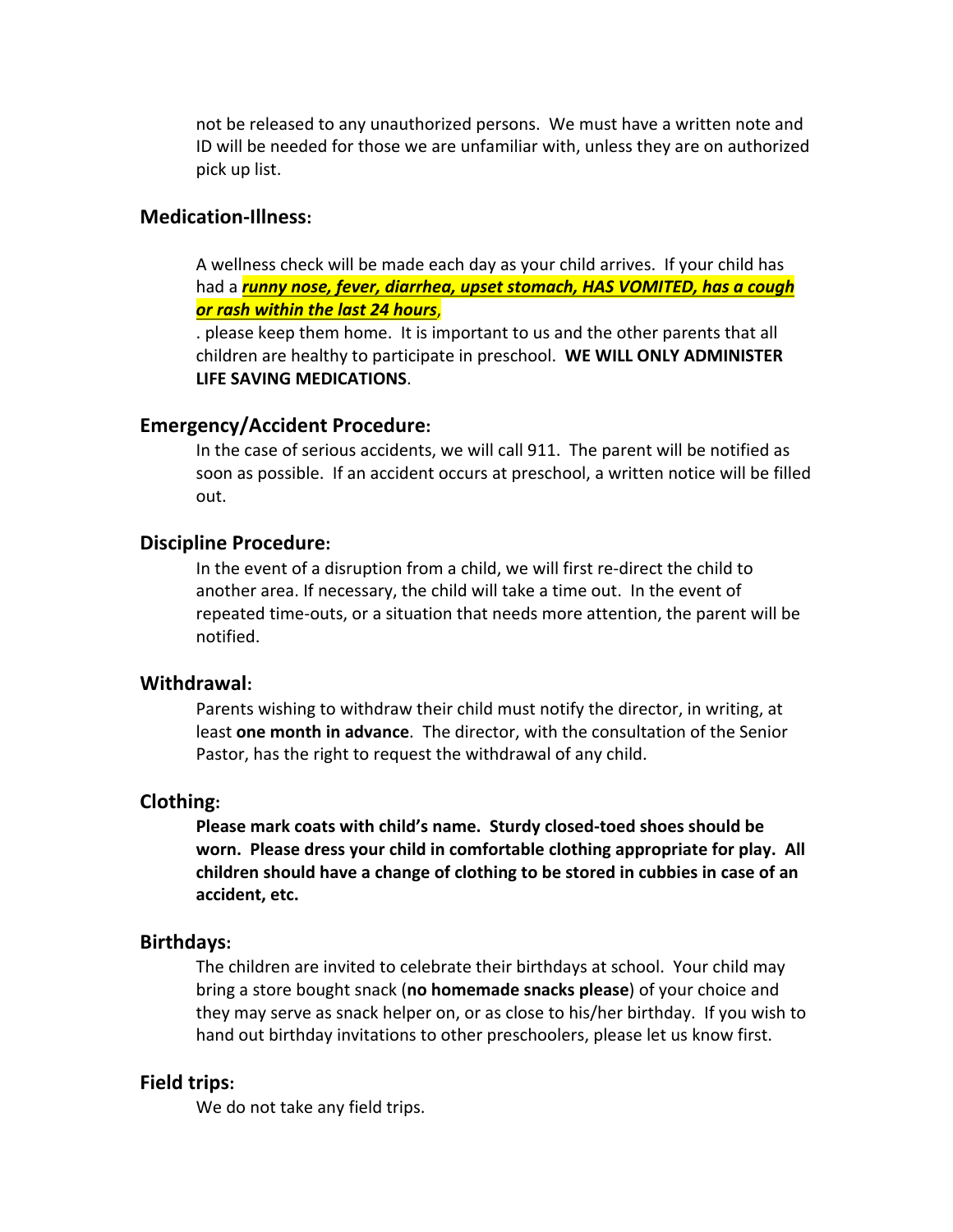#### **Transportation:**

Real Kids does not provide transportation to or from our preschool.

#### **Pesticides:**

Real Kids Preschool will make written pesticide information available to a parent, upon a parent's request, at least 48 hours before a pesticide application occurs on facility premises, containing:

1. The brand, concentration, rate of application, and any use restrictions required by the label of the herbicide or specific pesticide;

2. The date and time of the pesticide application;

3. The pesticide label and the material safety data sheet; and

4. The name and telephone number of the pesticide business licensee and the name of the licensed applicator.